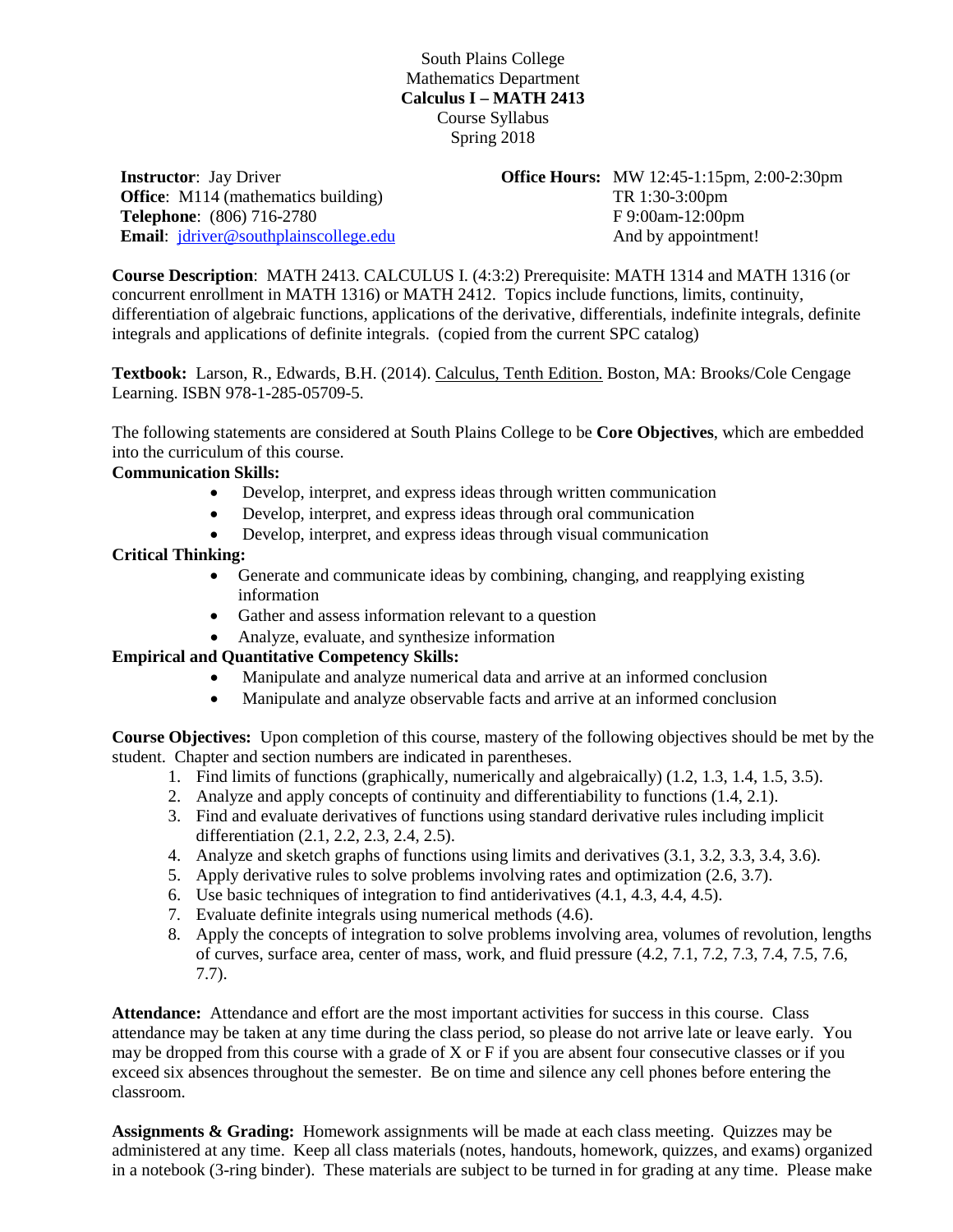certain all materials accompany you to each class meeting. No late assignments will be accepted. Daily work (homework, quizzes, notebook) will count for 20% of the final grade, while all exams count for 80% of the final grade. Expect four major exams (15% each) throughout the course and a cumulative final exam (20%) at the end of the course. Your final average in the course will determine the letter grade posted on your transcript. This grade is determined by the following scale: A (90-100%), B (80-89%), C (70-79%), D (60- 69%), F (0-59%).

Format for submitting assignments:

- 1. Write the problem.
- 2. Show all necessary work.
- 3. Clearly mark your answer.
- 4. Check your answers in the back of the textbook to make certain you are practicing correctly.

**Supplies:** You will need a scientific or graphing calculator, graph paper, and a 3-ring binder. Calculators on cell phones, TI-89, TI-92, or TI-Inspire calculators, or any other electronic devices will not be allowed during testing without permission from the instructor.

**Supplementary Course Information & Tutoring:** Blackboard is the online course management system that will be utilized for this course. This course syllabus, as well as any class handouts can be accessed through Blackboard. Login at [https://southplainscollege.blackboard.com/.](https://southplainscollege.blackboard.com/) The user name and password should be the same as the MySPC and SPC email.

User name: first initial, last name, and last 4 digits of the Student ID Password: Original CampusConnect Pin No. (found on SPC acceptance letter)

Free tutoring and video tapes are available in room M116 on the Levelland campus and Building 2 on the Reese campus. Digital versions of these tutorial videos can be viewed on your personal computer at the Blackboard address given above. Check Blackboard often for the latest tutoring schedule and course supplements (handouts, online practice quizzes, additional notes, sample problems for practice, etc.).

Questions regarding Blackboard support may be emailed to [blackboard@southplainscollege.edu](mailto:blackboard@southplainscollege.edu) or by telephone to 806-716-2180.

**Disability:** Students with disabilities, including but not limited to physical, psychiatric, or learning disabilities, who wish to request accommodations in this class should notify the Disability Services Office early in the semester so that the appropriate arrangements may be made. In accordance with federal law, a student requesting accommodations must provide acceptable documentation of his/her disability to the Disability Services Office. For more information, call or visit the Disability Services Office at Levelland (Student Health & Wellness Office) 806-716-2577, Reese Center (Building 8) & Lubbock Center 806-716- 4675, or Plainview Center (Main Office) 806-716-4302 or 806-296-9611.

South Plains College does not discriminate on the basis of race, color, national origin, sex, disability or age in its programs and activities. The following person has been designated to handle inquiries regarding the nondiscrimination policies: Vice President for Student Affairs, South Plains College -1401 College Avenue, Box 5, Levelland, TX 79336, 806-894-9611.

**Campus Concealed Carry - Texas Senate Bill - 11** (Government Code 411.2031, et al.) authorizes the carrying of a concealed handgun in South Plains College buildings only by persons who have been issued and are in possession of a Texas License to Carry a Handgun. Qualified law enforcement officers or those who are otherwise authorized to carry a concealed handgun in the State of Texas are also permitted to do so. Pursuant to Penal Code (PC) 46.035 and South Plains College policy, license holders may not carry a concealed handgun in restricted locations. For a list of locations, please refer to the SPC policy at: (http://www.southplainscollege.edu/human\_resources/policy\_procedure/hhc.php).

Pursuant to PC 46.035, the open carrying of handguns is prohibited on all South Plains College campuses. Report violations to the College Police Department at 806-716-2396 or 9-1-1.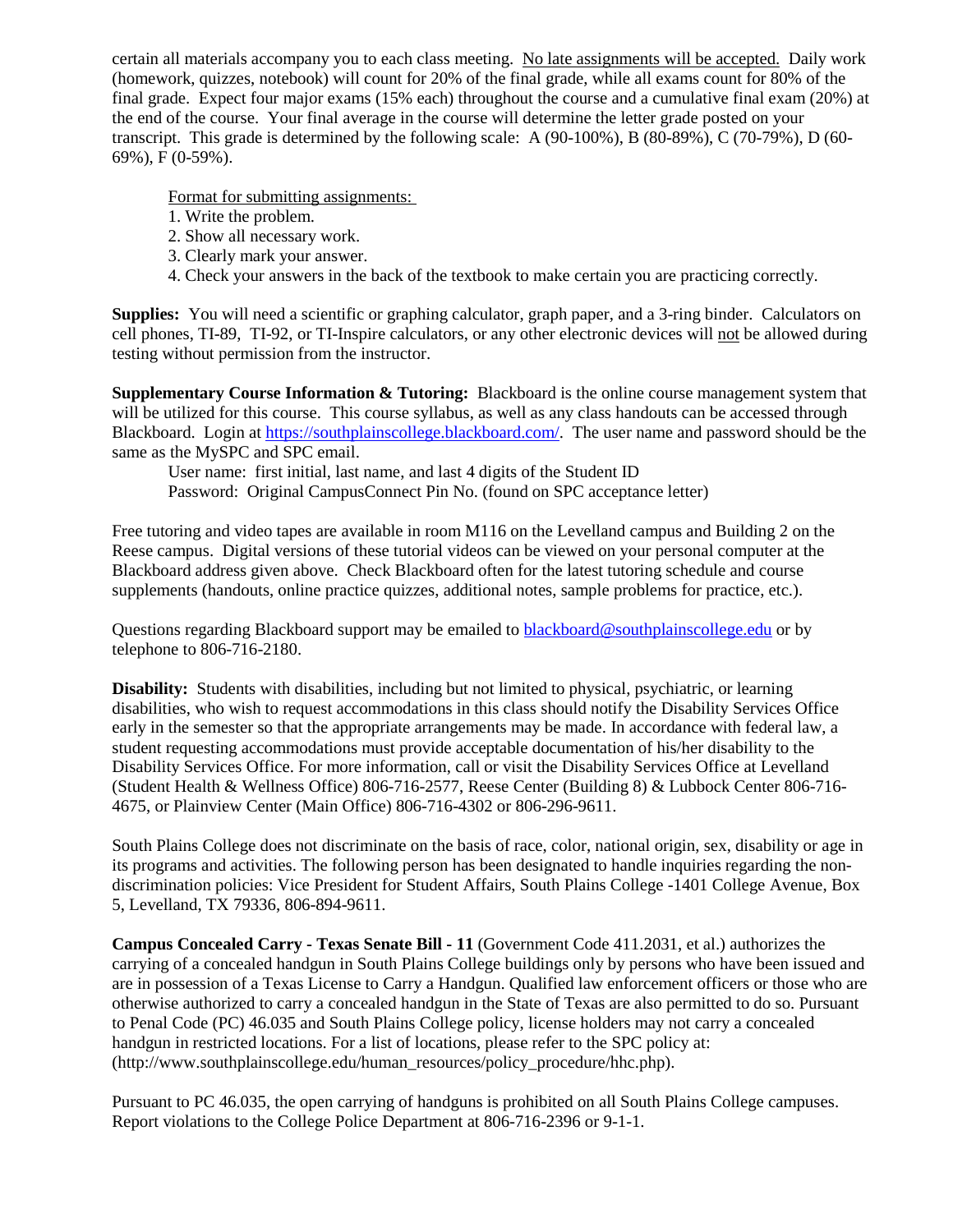# **Calculus I Tentative Course Outline**

MATH 2413.001 (MW 2:30 – 4:35pm)

| Week           | Day                        | <b>Date</b> | <b>Lesson Topic &amp; Assignment</b>                                        |
|----------------|----------------------------|-------------|-----------------------------------------------------------------------------|
| $\mathbf{1}$   | Wednesday                  | January 17  | <i>Assignment 1:</i> Functions                                              |
| $\overline{2}$ | Monday                     | January 22  | Assignment 2: Limits & Continuity                                           |
|                | Wednesday                  | January 24  | Assignment 3: Definition of Derivative                                      |
| 3              | Monday                     | January 29  | Assignment 4: Power, Product, & Quotient Rules                              |
|                | Wednesday                  | January 31  | Assignment 5: Trigonometric Functions & Their Derivatives                   |
| $\overline{4}$ | Monday                     | February 5  | Assignment 6: Chain Rule                                                    |
|                | Wednesday                  | February 7  | Exam $1(15%)$                                                               |
| 5              | Monday                     | February 12 | Assignment 7: Differentiation of some Transcendental Functions              |
|                | Wednesday                  | February 14 | Assignment 8: Implicit Differentiation                                      |
| 6              | Monday                     | February 19 | Assignment 9: Rates of Change                                               |
|                | Wednesday                  | February 21 | Assignment 10: Related Rates                                                |
| $\tau$         | Monday                     | February 26 | Assignment 11: Curve Sketching: Maxima/Minima, Inflection,<br>and Concavity |
|                | Wednesday                  | February 28 | Assignment 12: Curve Sketching: Asymptotes                                  |
| $8\,$          | Monday                     | March 5     | Assignment 13: Optimization (part 1 of 2)                                   |
|                | Wednesday                  | March 7     | Exam $2(15%)$                                                               |
|                | Monday-Friday, March 12-16 |             | South Plains College Spring Break                                           |
| 9              | Monday                     | March 19    | Assignment 14: Optimization (part 2 of 2)                                   |
|                | Wednesday                  | March 21    | Assignment 15: Integration with Indefinite Integrals                        |
| 10             | Monday                     | March 26    | Assignment 16: Substitution Method                                          |
|                | Wednesday                  | March 28    | Assignment 17: Definite Integrals & The Fundamental Theorem<br>of Calculus  |
| 11             | Monday                     | April 2     | Easter Holiday                                                              |
|                | Wednesday                  | April 4     | Assignment 18: Numerical Integration                                        |
| 12             | Monday                     | April 9     | Exam 3 (15%)                                                                |
|                | Wednesday                  | April 11    | Assignment 19: Area                                                         |
| 13             | Monday                     | April 16    | Assignment 20: Volumes of Revolution: Disks & Washers                       |
|                | Wednesday                  | April 18    | Assignment 21: Volumes of Revolution: Shells                                |
| 14             | Monday                     | April 23    | Assignment 22: Moments & Centroids                                          |
|                | Wednesday                  | April 25    | Exam $4(15%)$                                                               |
|                | Thursday                   | April 26    | Last day to drop a class at SPC                                             |
| 15             | Monday                     | April 30    | Assignment 23: Lengths of Plane Curves & Surface Area of<br>Revolution      |
|                | Wednesday                  | May 2       | Assignment 24: Work & Fluid Pressures                                       |
| 16             | Monday                     | May 7       | Final Exam (20%) from 1:00-3:00pm                                           |